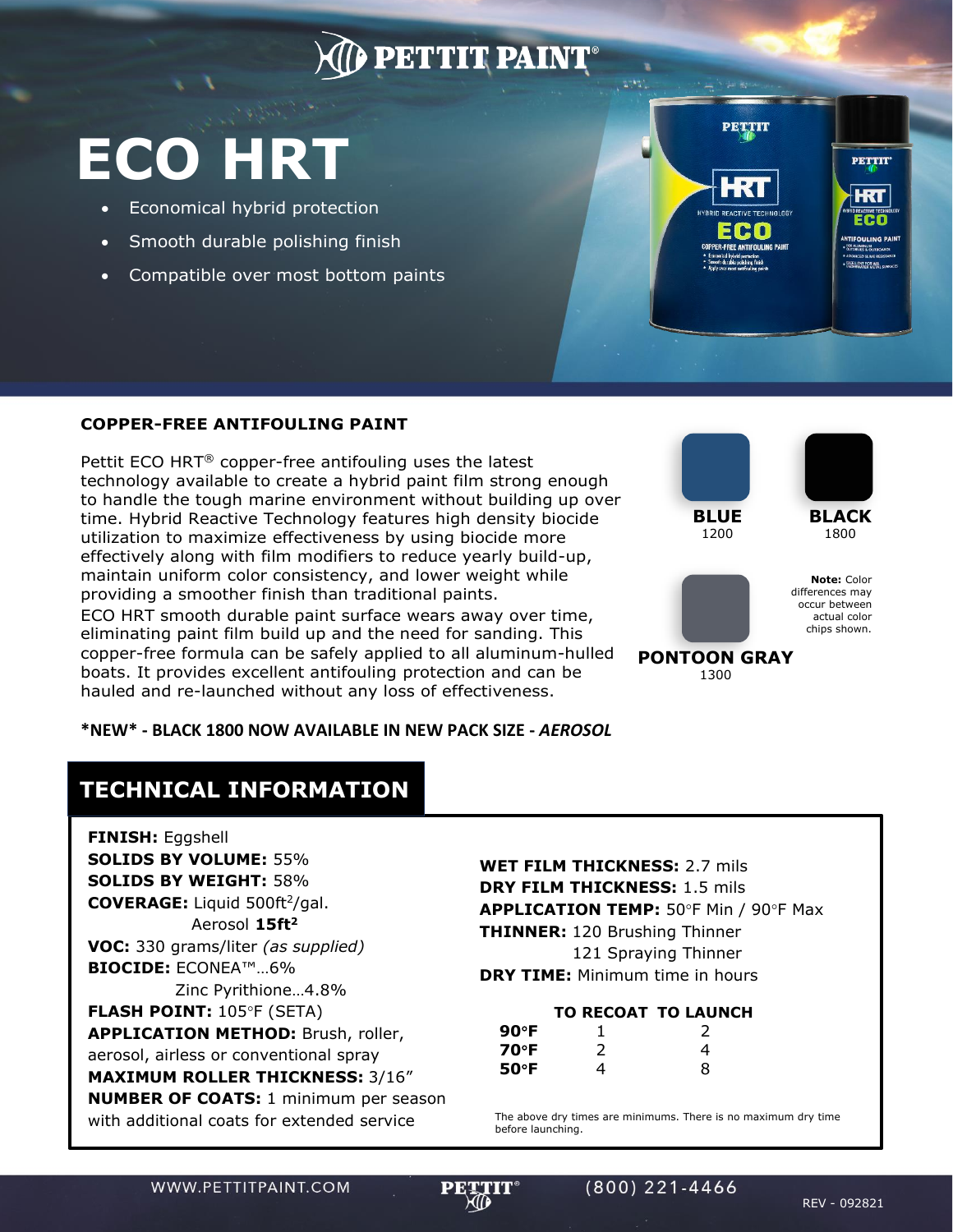The active ingredients in ECO HRT can settle over time, especially if the paint has been on the shelf for several months. It is necessary to thoroughly mix the paint before using. If possible, shake the can of paint on a mechanical paint shaker. Before using, check the sides and bottom of the can to make sure all of the pigment has been mixed in. If mixing is going to be done with a wooden paddle or an electric drill mixer, pour off half of the liquid from the top of the can into another can and then properly mix in any settled pigment; then remix the two parts together thoroughly.

Adhere to all application instructions, precautions, conditions, and limitations to obtain optimum performance. Refer to individual labels and tech sheets for detailed instructions when using associated products, etc.

When spraying, do not thin ECO HRT more than 5% (6 ounces per gallon) or inadequate paint film thickness will occur, and premature erosion of the finish will be likely. Do not apply ECO HRT in thick films or in more than two coats, as poor adhesion may result. When applying by roller, use a short nap (3/16" maximum) roller.

**COATING PERFORMANCE, IN GENERAL, IS PROPORTIONAL TO THE DEGREE OF SURFACE PREPARATION. FOLLOW ALL RECOMMENDATIONS VERY CAREFULLY, AVOIDING ANY SHORTCUTS.**



**APPLICATION SYSTEMS:** ECO HRT is easily applied by brush, roller or spray. When rolling, use only a high- quality short nap (maximum 3/16" nap) roller cover. Apply using thin coats. Mix paint thoroughly to ensure ingredients are evenly dispersed throughout the can. All surfaces must be clean, dry and properly prepared prior to painting.

**PREVIOUSLY PAINTED SURFACES:** ECO HRT may be applied over most aged hard and ablative antifouling coatings. Consult the Pettit Antifouling Compatibility Chart for specific recommendations. Old tin copolymers must be removed completely or sealed with Pettit 6627 Tie-Coat Primer before applying this product. The paint systems outlined below contain references to other products; please read and understand the label and/or Technical Bulletin for these products as well, to ensure that they are used properly. If the previous coating is in good condition, thoroughly sand with 80-grit sandpaper then solvent clean with Pettit 120 Brushing Thinner to remove residue. Apply two thin finish coats of ECO HRT. If the previous coating is soft or in poor condition, remove to the bare surface by sanding or using EZ Speed Strip™ 125. Proceed with appropriate bare system as described below.

**BARE FIBERGLASS:** All bare fiberglass, regardless of age, should be thoroughly cleaned with Pettit 92 Bio-Blue® Hull

Surface Prep or de-waxed several times with Pettit D95 Dewaxer. Proceed with either Sanding Method or one of the Non-Sanding Methods below.

**SANDING METHOD:** After the surface has been de-waxed, sand thoroughly with 80-grit production paper to a dull, frosty finish and rewash the sanded surface with Pettit 120 Brushing Thinner to remove sanding residue. Then apply two thin coats of ECO HRT, following application instructions. Careful observation of application instructions will help ensure long-term adhesion of this and subsequent years' antifouling paint.

**NON-SANDING METHOD:** To eliminate the sanding method, thoroughly clean, de-wax, the surface with Pettit 92 Bio-Blue Hull Surface Prep using a medium Scotch-Brite® pad.

Thoroughly rinse all residue from the surface and let dry. Apply one coat of Pettit Protect<sup>®</sup> High Build Epoxy Primer (4700/4701 or 4100/4101). Consult the primer label for complete application and antifouling top-coating instructions. Apply two thin coats of ECO HRT. See Pettit Protect User Manual for complete detailed

instructions.

**BARRIER COAT:** Fiberglass bottoms potentially can form osmotic blisters within the gelcoat and into the laminate. Prepare the fiberglass surface as mentioned above (sanding method) then apply two - three coats of Pettit Protect High Build Epoxy Primer (4700/4701 or 4100/4101), per label directions. Apply two thin coats of ECO HRT. See Pettit Protect User Manual for complete detailed instructions.

**BLISTERED FIBERGLASS:** See Pettit Protect User Manual for complete detailed instructions.

**BARE WOOD:** Bare wooden hulls should be sanded thoroughly with 80-grit sandpaper and wiped clean of sanding residue using Pettit 120 Brushing Thinner. A coat of Pettit 6627 Tie-Coat Primer thinned 25% with Pettit 97 Epoxy Thinner should be applied directly to the bare wood. Allow to dry four hours. Apply two thin coats of ECO HRT. Previously painted wood hulls should be thoroughly sanded. If priming is necessary on bare wood spots, apply a touch-up coat of Pettit 6627 Tie-Coat Primer thinned 25% with Pettit 97 Epoxy Thinner to these areas. Apply two thin finish coats of ECO HRT.

**BARE STEEL AND CAST IRON\*:** Clean off grease or dirt. Remove loose rust and scale from the metal surface by sandblasting or wire brushing to 2-3 mil profile. Immediately clean the surface using a vacuum or fresh air blast. Apply two coats of Pettit 6980 Rustlok<sup>®</sup> Steel Primer, allowing each to dry only one to two hours prior to over-coating. Follow by two coats of Pettit Protect High Build Epoxy Primer (4700/4701 or 4100/4101), per label directions. If fairing is required, apply Pettit 7050 EZ-Fair Epoxy Fairing Compound between the two coats of Pettit Protect High Build Epoxy Primer. Apply two thin finish coats of ECO HRT. See Pettit Protect User Manual for complete detailed instructions.

**MAINTENANCE:** No antifouling paint can be effective under all conditions of exposure. Man-made pollution and natural occurrences can adversely affect antifouling paint performance. Extreme hot and cold-water temperatures; silt, dirt, oil, brackish water and even electrolysis can ruin an antifouling paint. Therefore, we strongly suggest that the bottom of the boat be checked regularly to make sure it is clean and that no growth is occurring. Lightly clean the bottom with a sponge or cloth to remove anything from the antifouling paint surface. Cleaning is particularly important with boats that are idle for extended period of time.